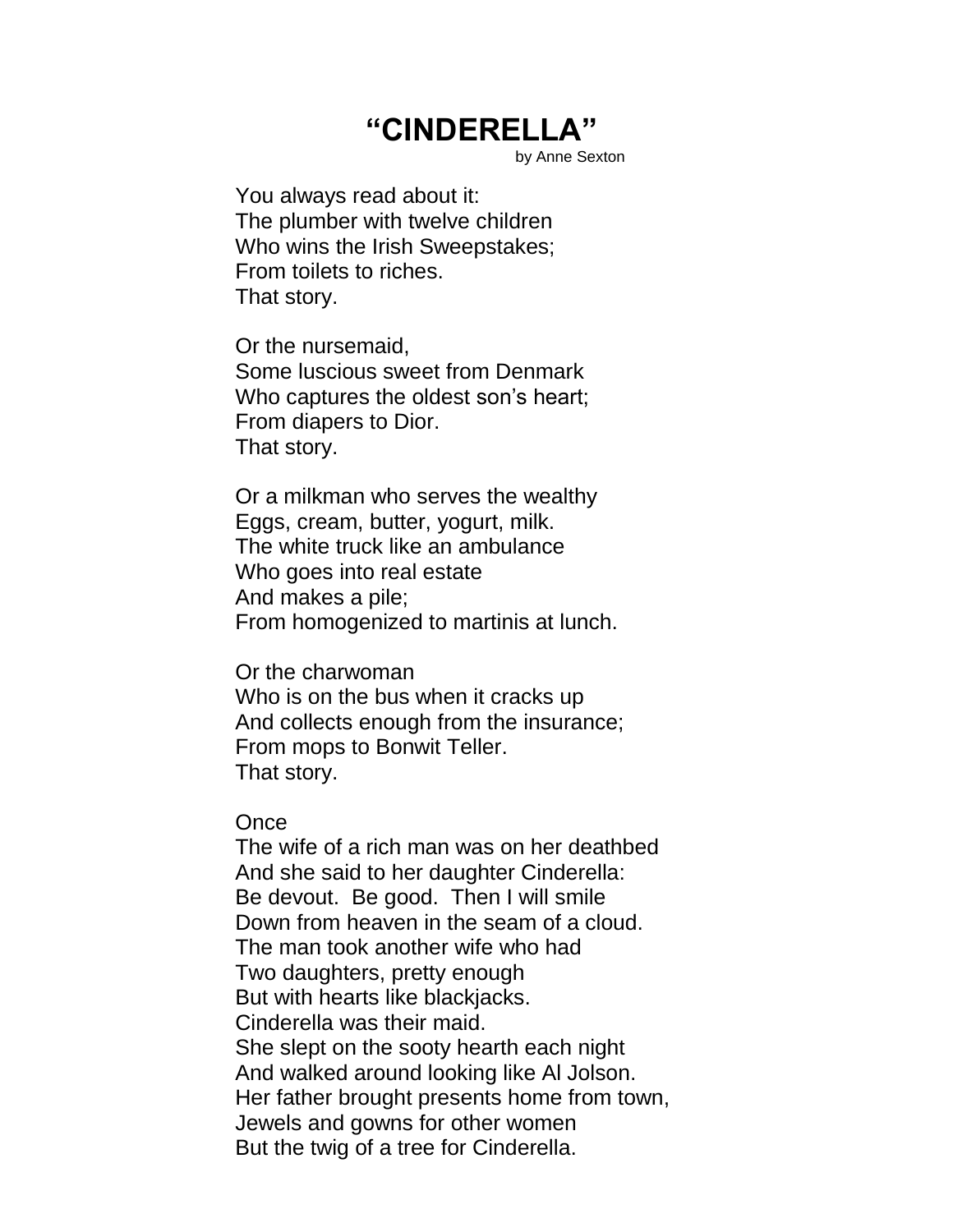She planted that twig on her mother's grave And it grew to a tree where a white dove sat. Whenever she wished for anything the dove Would drop it like an egg upon the ground. The bird is important, my dears, so heed him.

Next came the ball, as you all know. It was a marriage market. The prince was looking for a wife. All but Cinderella were preparing And gussying up for the big event. Cinderella begged to go, too. Her stepmother threw a dish of lentils Into the cinders and said: Pick them Up in an hour and you shall go. The white dove brought all his friends, All the warm wings of the fatherland came And picked up the lentils in a jiffy. No, Cinderella, said the stepmother, You have no clothes and cannot dance. That's the way with stepmothers.

Cinderella went to the tree at the grave And cried forth like a gospel singer: Mama! Mama! My turtledove, Send me to the prince's ball! The bird dropped down a golden dress And delicate little gold slippers. Rather a large package for a simple bird. Her stepmother and sisters didn't Recognize her without her cinder face And the prince took her hand on the spot And danced with no other the whole day.

As nightfall came, she thought she'd better Get home. The prince walked her home And she disappeared into the pigeon house And although the prince took an axe and broke It open, she was gone. Back to her cinders. These events repeated themselves for three days.